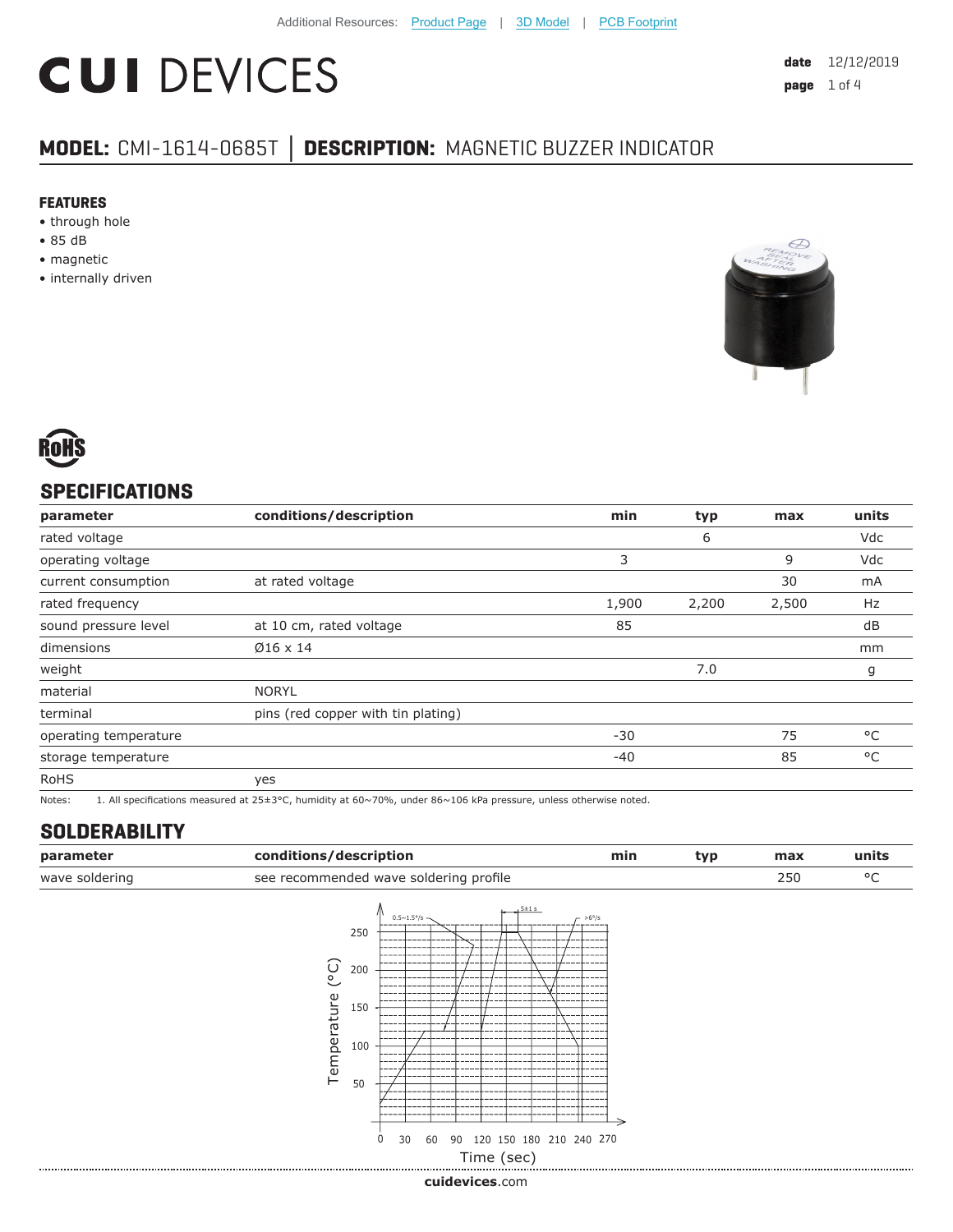#### **MECHANICAL DRAWING**

units: mm tolerance: ±0.5 mm



#### **PERFORMANCE CURVES**



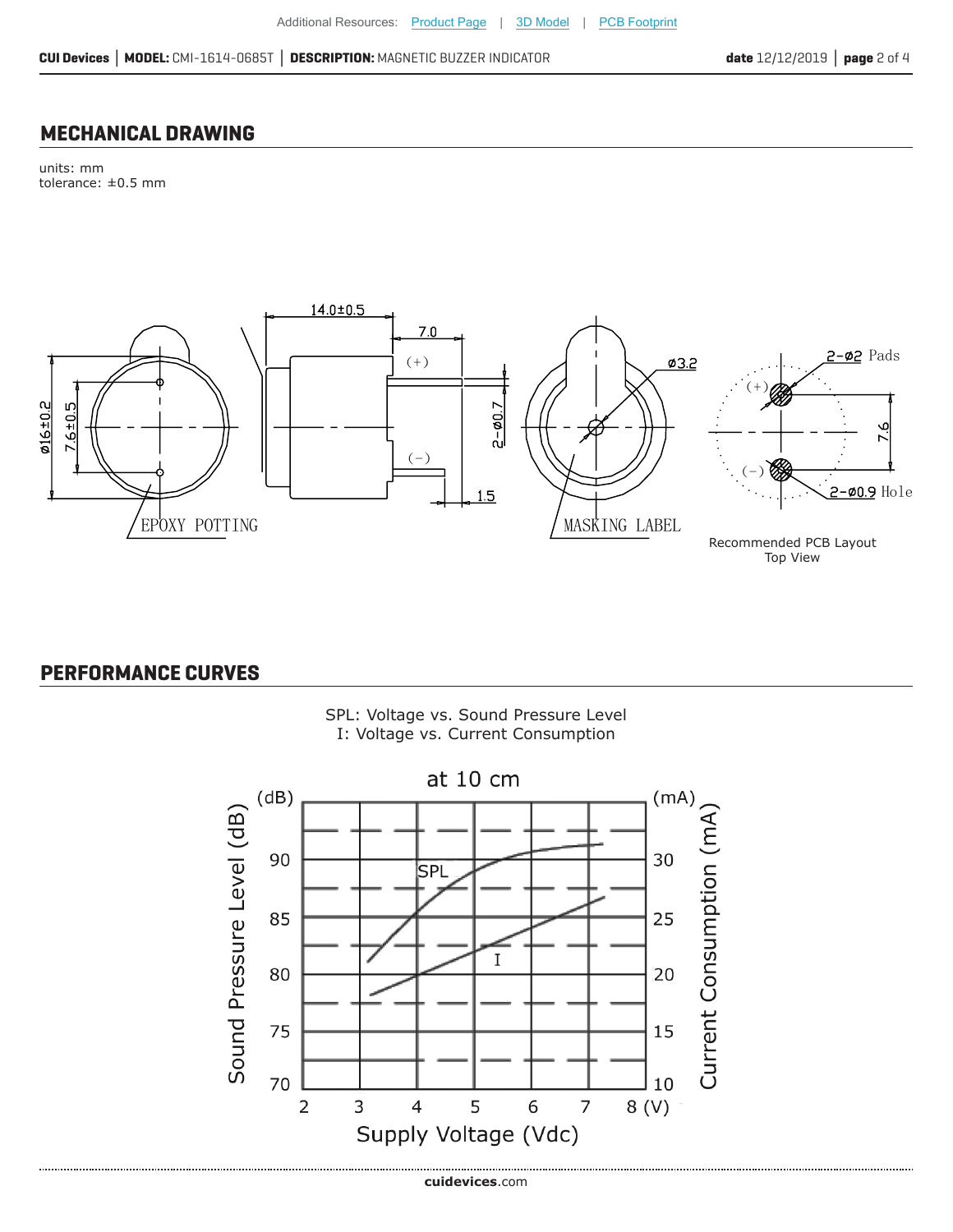#### **PACKAGING**





 $500\times4=2000pcs/box$